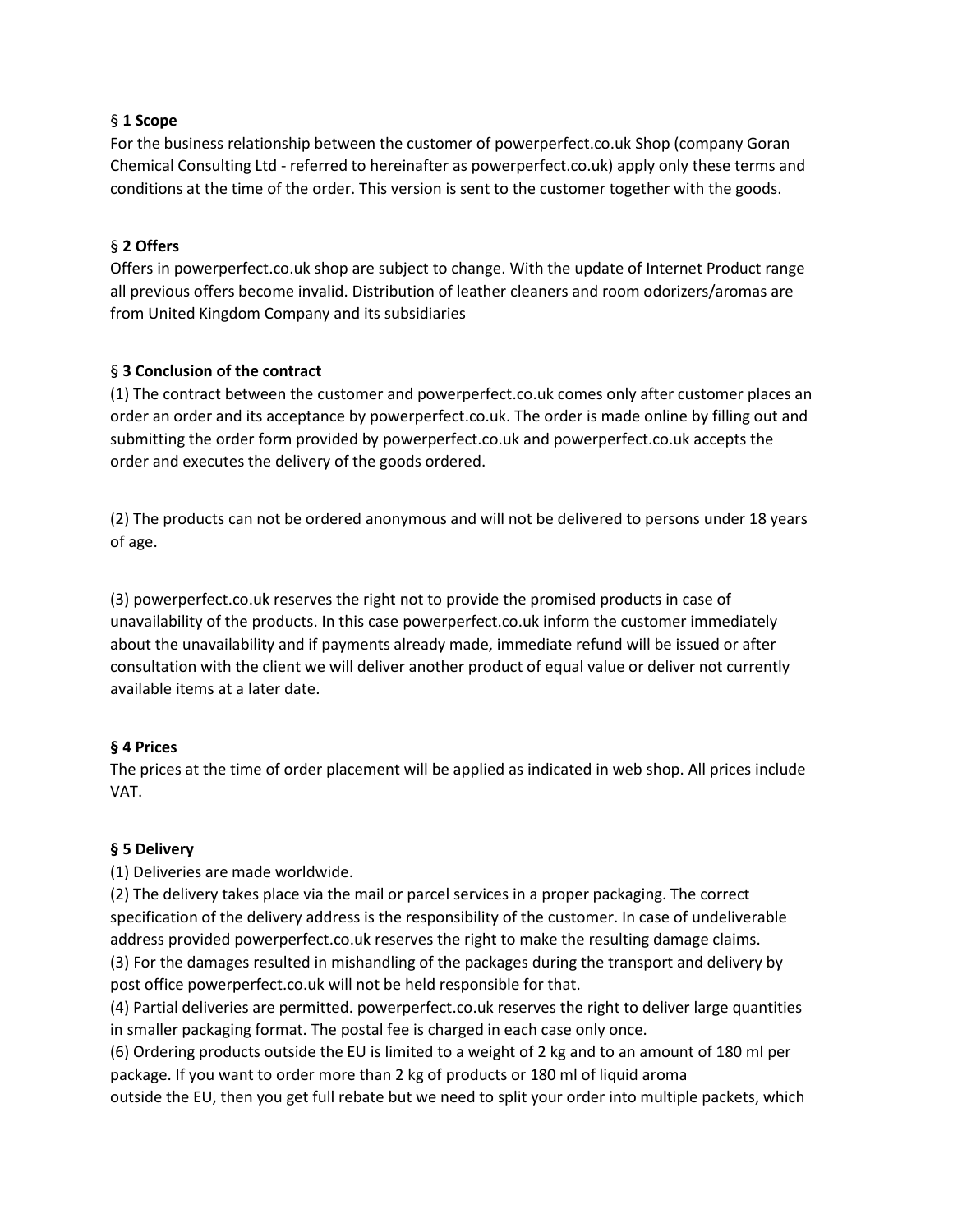must be paid extra. In this case you will be informed by us within 48 hours of order by email or phone. For larger orders we will be applying DG IATA regulations and proper packaging for air shipping.

(7) Deliveries of these products in the United States is limited to a maximum weight of. 2kg or 90 ml of aroma fluid. All products are sent from Europe.

(8) Calculation for delivery to the delivery address of the customer in addition to the purchase price is done by powerperfect.co.uk the - this includes VAT. The postage (postage and registration fee) is EURO 7.90 for deliveries within Europe and 14.90 for delivery Worldwide

(9) Delivery timeframe are not binding, unless in a written order confirmation otherwise provided. powerperfect.co.uk strives to deliver the ordered goods within Europe within 5 working days to the customer. For deliveries abroad, further delays may arise that are outside the responsibility of powerperfect.co.uk.

(10) the delivery time begins after the confirmation of order. The delivery time is met if the goods are on stock. In case of problems due to force majeure or some problems in stocking, the delivery period shall be extended by that period.

# § **6 Right of the customer to return the products**

(1) The customer has the right to return the goods within two weeks after receipt without giving any reasons to powerperfect.co.uk.

The return request must be in writing sent to this address: Goran Chemical Consulting Ltd 40 Gracechurch Iplan London United Kingdom

EC3V0BT

The customer shall bear costs (registered mail) and risk of returning.

(1) Leather cleaner bottles can be returned only in original packaging with undamaged original seal.

(2) powerperfect.co.uk will refund the customer already made payment less any expenses.

# § **7 Payment**

(1) By submitting the order, the purchase price will be due. The purchase price consists of the purchase price less any rebates and the postal fee and the fees,

(2) Payment shall be made either:

(2a) by credit card (Eurocard, VISA, MasterCard)

(2b) by cash on delivery

(2c) advance to the account:

For all orders

GBP (British Pound) Account:

Goran Chemical Consulting Ltd

Natwest Bank

Liverpool Street Station Branch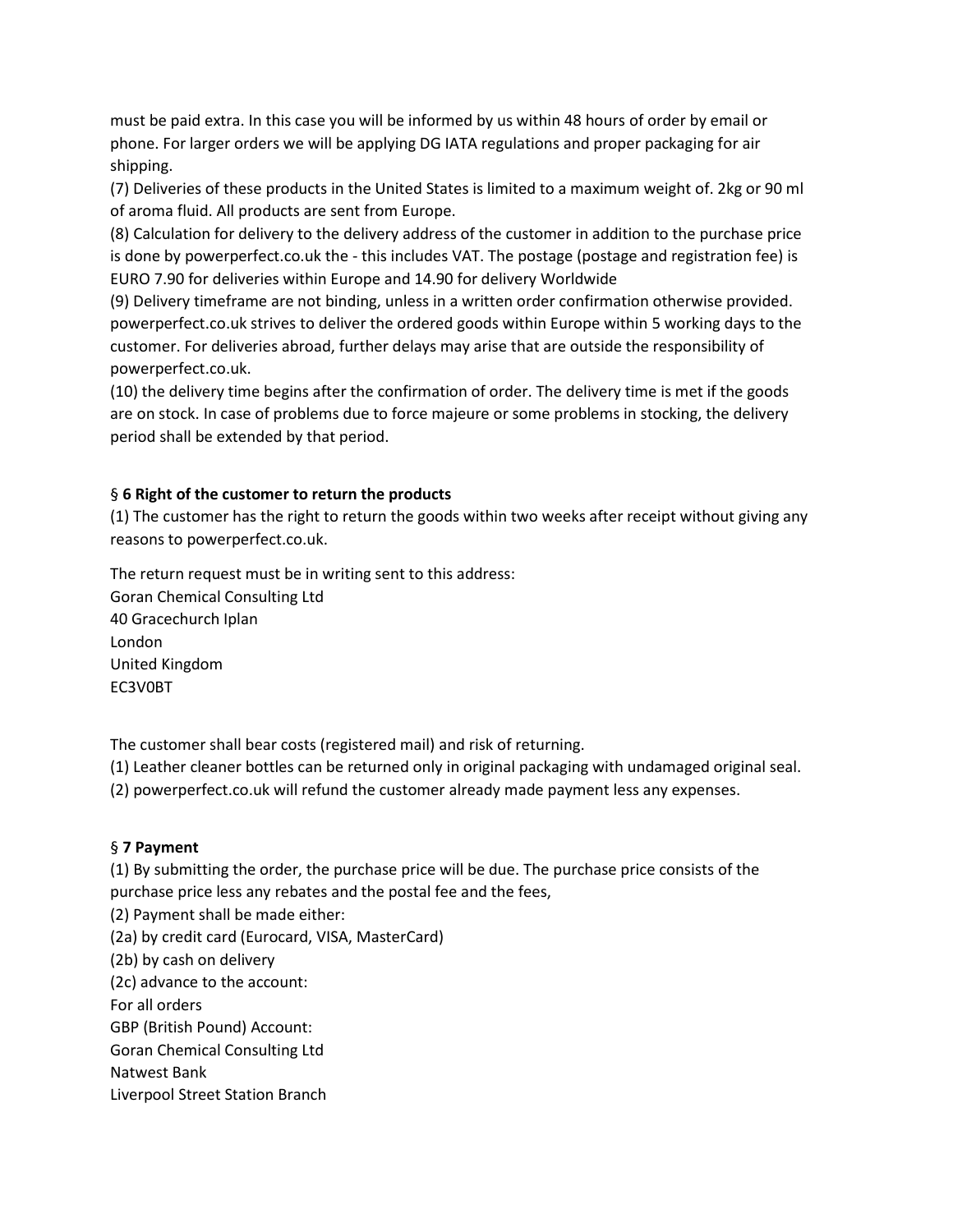PO Box 282 216 Bihopsgate London EC2M4JH

sort code 503020

account number 26523841

For all valid orders placed: bank charges - especially foreign bank charges - bears entirely the customer.

(1) In case of partial deliveries can goranchemical.com require a pro-rata payment in accordance with previous delivery.

(2) If the customer defaults on payment, powerperfect.co.uk charges an interest at the rate of 18%.

# § **8 Damages**

powerperfect.co.uk is liable only for typical damages.

# § **9 Warranty**

(1) The warranty period is one year after receipt of the goods. powerperfect.co.uk makes only warranties for defects that existed at the time of packaging and delivery. Small commercial and technically unavoidable defects in quality are not covered by the warranty

(2) A defect in the goods quality shall be notified in writing. Obvious defects must be notified within two weeks of receipt of goods. The notice period is preserved by sending the notice of defects. Recipient of the defects and defective goods is

Goran Chemical Consulting Ltd

40 Gracechurch St Iplan

London

United Kingdom

EC3V0BT

(3) In case of defects powerperfect.co.uk first choice is to remedy the defect (repair) or substitute delivery.

(4) The cost of returning the goods to the customer. This will be refunded by powerperfect.co.uk with legitimate complaints.

(5) powerperfect.co.uk will pay the damages only if the damage was caused by intent or gross negligence, or if a breach of essential contractual obligations has occurred.

(6) If breached a contractual obligation, liability of powerperfect.co.uk is limited to the typical, foreseeable damage.

§ 10 Retention of Title

(1) The delivered goods are the property of powerperfect.co.uk until full payment of the delivered goods is received.

(2) The assertion of property rights and the seizure of the delivered goods shall not constitute withdrawal from the contract unless it is expressly declared by powerperfect.co.uk

# § **11 Privacy Policy**

Data is securely stored during order processing. All personal data is handled confidentially. Disclosure to third parties may occurr only after the prior written consent of the customer.